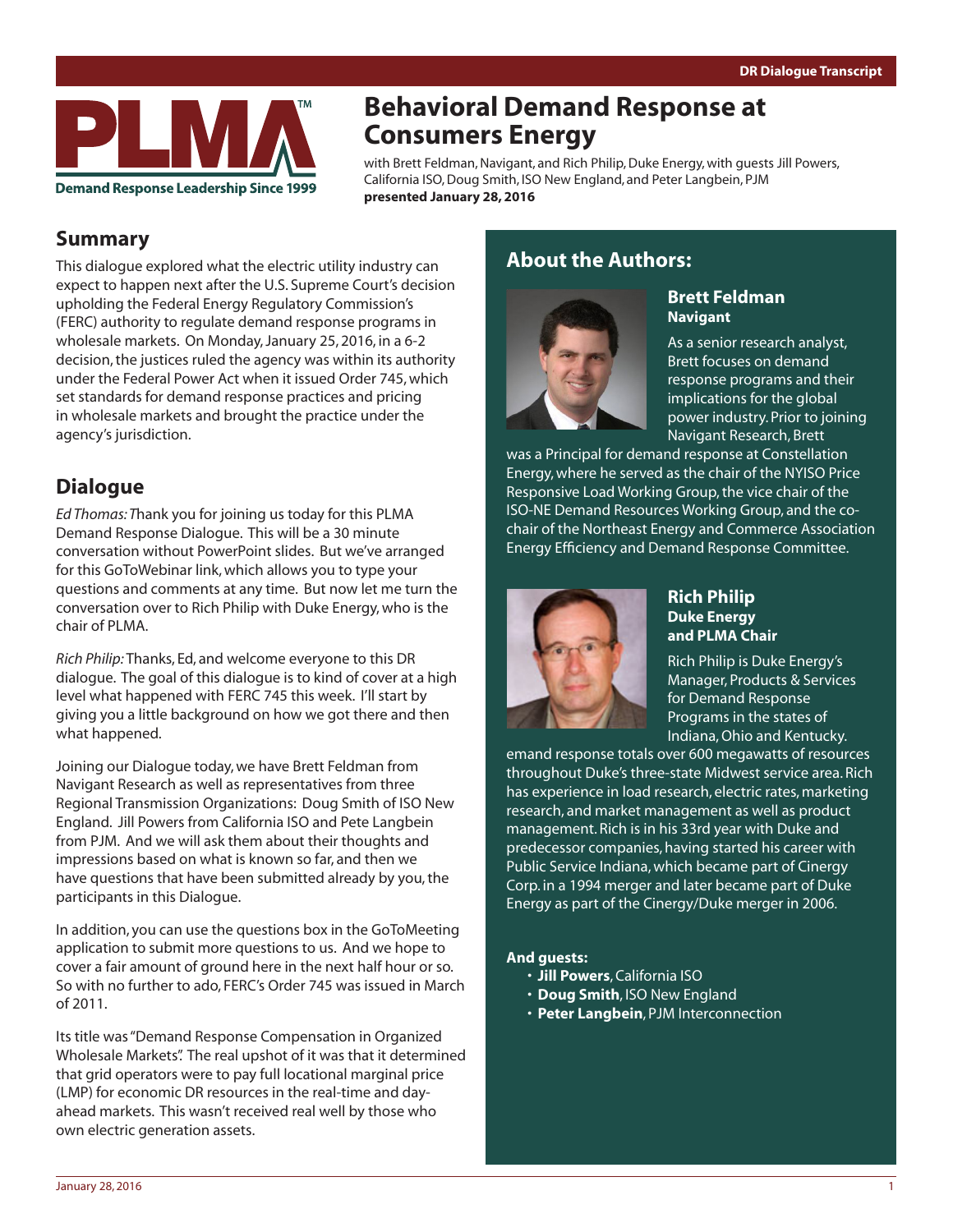#### **DR Dialogue Transcript: Supreme Court Upholds FERC 745: Now What?**

And so, The Electric Power Supply Association, which is the trade organization for those who own generation in competitive markets, filed suit against that order. Their main argument was really saying that, from an economic theory standpoint, instead of four full LMP, DR should really be LMP less the variable cost of generation (LMP-G), which would make it look more like an even playing field with the generators.

That was the first part of their argument. The second part of the argument is they even threw a little mud on the fact that they weren't sure of whether DR was really a wholesale product, and therefore FERC may have been encroaching in the retail markets (that are regulated by state utility commissions according to the Federal Power Act).

In May of 2014, the US District Court in the District of Columbia heard the case and issued a 2 to1 split decision order that took the side of EPSA, saying that Order 745 should be vacated and that FERC was outside of its authority.

And that really kind of carried the day with that. Obviously, that was a very big change in how people were operating and thinking, particularly since they took the point of view that FERC shouldn't be in the DR space, ruling that DR was a retail product, not wholesale. That led to a series of market players, including FERC, to go through the process of getting this appealed to the Supreme Court.

The Court agreed to hear the case in the Spring of 2015, and it actually heard the case back in the fall of this year, in September 2015, and issued their order on Monday, January 25, 2016. In that order, the SCOTUS determined an order that turned back 180 degrees again, in a 6 to 2 order said, that no, that FERC was within their rights to be issuing rules around demand response. They went so far as to say that wholesale and retail markets, they do have impacts on each other but you cannot "hermetically seal" them to keep them apart. They also affirmed that FERC was acting under their authority in the Federal Power Act. In addition, on the issue about the right way to construct that compensation, they said that the Court's role was to do nothing more than make sure that FERC had given it due consideration, had not acted arbitrarily or capriciously, and therefore was acting within their rights.

Therefore, by that order, 745 stands as written by FERC in 2011 and really the rules of the market continue to be what we've grown to be accustomed to in those types of structured markets. So Brett Feldman, who's senior research analyst at Navigant Research, what does that mean to those of us who are out actively working in the DR markets?

*Brett Feldman:* Yeah, thanks, Rich, for the background. Good to be here, and so it's like a little bit of a bittersweet moment, it's been fun having DR put in the spotlight and getting up to Supreme Court. Now, maybe it'll just move back into obscurity to some degree that this ruling came out and this is certainly a best case scenario for a lot of the demand response providers and the markets out there that are offering demand response.

It was interesting to see this 6 to 2 ruling, there was a lot of concern that it might be a split vote, but then there was a little bit of movement towards the first sign. I'll just mention that we did ask FERC to join us on this call. And just due to the issue that there's still some other open cases related to this case, they're unable to comment at this time.

FERC's certainly following, but they aren't able to publicly speak about it yet. As Rich said to me, this outcome basically maintains the status quo. It's not necessarily that there are new opportunities, although they are different in parts of the market, the RTOs and the ISOs; they can continue to make some enhancements, but I don't think there's anything specific from this ruling that adds anything new.

I really thought of this case as more of a defensive battle for DR. The alternative outcome had a much more dire down side than any kind of upside necessarily for this outcome. So I think that's the main take-away, there's still a lot of other forces that play in the wholesale energy markets and rule changes and just changing the dynamics.

So I think those will be more important to future of the DR in those markets than FERC 745 itself.

*Rich:* Thanks, Brett. We're fortunate to have with us representatives from three of the major structured markets. And so first, I'll start with Jill Powers from Cal ISO. Jill, what impacts does this Supreme Court ruling have in Cal ISO and how they're thinking about going forward?

*Jill Powers:* Yeah, this is Jill. At this point, we first just wanna say we're very pleased that the Court has upheld the FERC jurisdiction over demand response as part of the wholesale markets. At this point, we are reviewing the decision. We're trying to get a better understanding of what guidance it has.

We don't believe there's much implication and we continue to make enhancements to the DR participation in our market. We're continuing to have initiatives that enable load participation, including the participation of smaller loads across multiple customers in terms of aggregation. And even during this time of uncertainty, we've moved forward with the initiatives to enhance that capability.

In fact in the last year, we implemented the ability for DR to participate in our spin ancillary services. So again, we're very pleased, it really hasn't had, from what we see, an impact on what we're moving toward. And I keep hearing reference. Just full steam ahead in this area and we have had in the past year many initiatives that continue to open the door and to make improvements, both systematically and in our market design, to enable the demand response participation.

But again, very pleased, we're taking a look at the decision. We're seeing if there is additional guidance we need to take from that. But in terms of an implication at this point in time we don't see a major implication for us.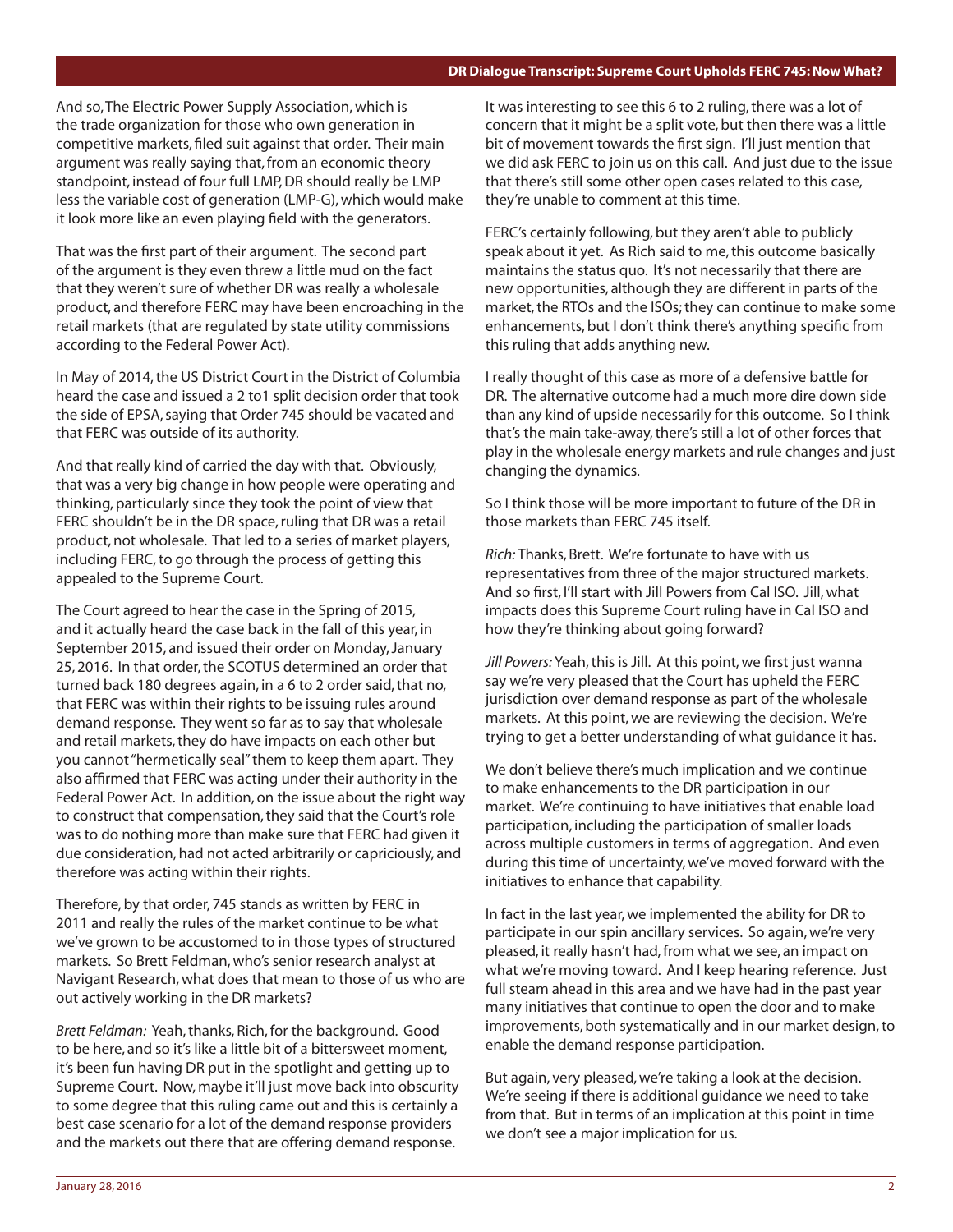*Rich:* Thanks Jill. Also joining us today is Doug Smith who leads the demand resource area at ISO New England.

Doug, anything that you want to share as far as how this may impact your RTO in particular?

*Doug Smith:* Thank you Rich, can you hear me okay?

*Rich:* Yes.

*Doug:* Okay, well, it impacts us but it really puts us back on track. Back in 2011, we put forward market rules to fully integrate price response of demand into our co-optimized energy and reserves markets, original target date of June 1 of 2017.

There's an interim period that began in 2012 where they could participate to a limited degree but weren't part of the clearing algorithms and weren't providing reserves. But, last fall we filed a deferral of the June 1, 2017 date by one year to June 1 of 2018 for full integration.

Because it's a relatively massive undertaking to control all of our systems such that demand response resources can offer and be cleared in the same way as generators. And because of the amount of IT changes to systems and connectivity between systems. Now we have 28 months to implement, and now we're all getting fired up about finalizing business requirements and starting to engage with our IT groups.

Looking forward to being able to implement this in a couple years. It's gonna allow, not an emergency generation type resources (i.e., Load reduction or behind the meter distributed generation that has incremental dispatchable capacity to offer in). And very much the same way as generators, one exception is they won't be able to modify offers same day because there's too much opportunity.

For example, if you have a power outage, obviously, you wouldn't want somebody to change their offer on the basis of the fact that they have no ability to consume, for example. But the other thing we're doing is we're modifying our baseline methodology to a much simpler form than what we've since 2003, so that's project on track to go live in one year.

*Rich:* Thanks Doug, also with us is Pete Langbein. Pete's led the main demand response operations group there at PJM for a number of years now. As you know, PJM is the largest structured DR program in the world, so Pete, what do you want to share as far as what PJM is thinking relative to the order this week?

*Pete Langbein:* Great, Rich, can you hear me?

*Rich:* Yes.

*Pete:* Great, hey, thank you, Rich, and I appreciate the invitation to join today. So, similar to Jill and Doug, we are very excited with the order that came out. First and foremost that we now have certainty around these important resources and their

participation in the market as opposed to having to guess whether or not they would be able to participate in the future and have some sort of retroactive impact in the past.

So we are very excited with the market certainty and also have been very supportive of DR resources and are very glad that we're able to continue down the path that we've been going down. From a simple market-rule standpoint and order 745, since we had already complied with order 745, basically with the existing rules that we have in place, we do not see any changes.

And that's similar to what Brett was mentioning. So the rules that we have in place, and the ability for the robust DR community to be able to participate in a variety of markets, all remains in place as is under our current tariff that we have today, which is a great thing.

Other things, just to anticipate, would be to the extent that some resources may have been holding back, or being conservative waiting to see the outcome of the Supreme Court ruling. Now that that's behind us, we would expect a potential uptake in the type of activity that we have.

Especially in things like the energy market where we have an opportunity today, so very fortunate that we can continue down the path that we have. We had proposed a contingency plan that we had out there to FERC that was called our stopgap filing where we were trying to prepare just in case the opposite was true from the Supreme Court.

It's great that we're not gonna need to go down that path and continue to invest and grow DR in our market.

*Rich:* Thanks Pete.

*Jill:* So just to tee off on what Pete was saying that the ISO, also had already complied with order 745. We had the rules in place.

We had the market structure in place. So again, we think the impact is gonna be minimal we're happy that we did have this uncertainty relieved and I did want to also mention that we've had a lot of state support for wholesale participation. And we've had a lot of California Public Utilities Commission rulings that have supported additional participation in the California ISO market.

So in 2015, we have some rulings on DR bifurcation which supported this continued integration of the demand response program market so we just think this further emboldens some of the activities that we have been working toward in the last few years.

*Rich:* Thanks Jill. I appreciate that.

*Brett:* Yeah, absolutely.

*Brett:* Rich, thanks. To all the RTO representatives there, I'm sure you're glad you don't have to worry about your contingency and stopgap plans anymore, you can just get that going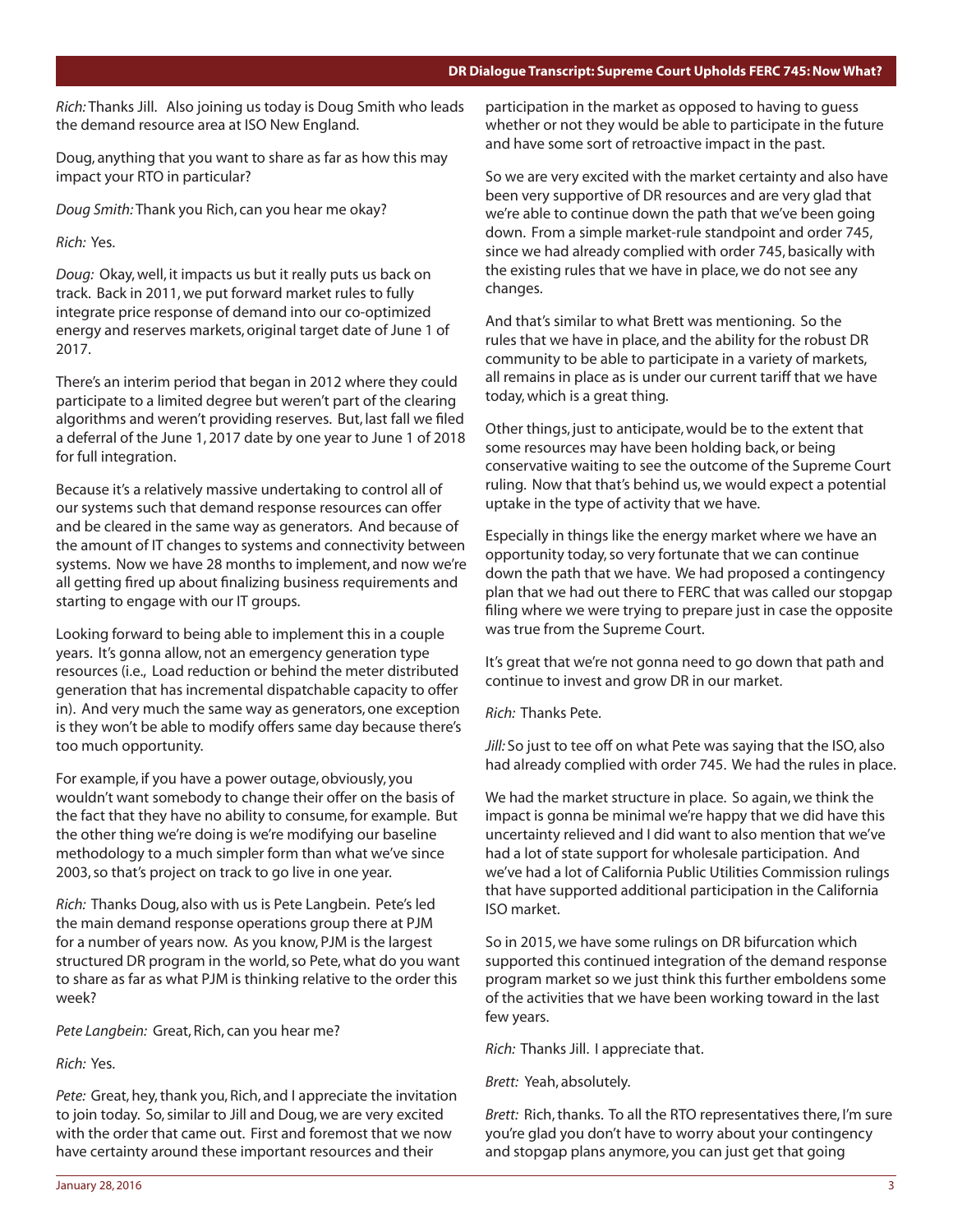on track there. But Rich, I'm curious and I see one question that came in asking if there's anything in the Supreme Court decision regarding another retail authority, and the states being able to run DR programs.

And I don't think there's anything that prohibits that, but I'm curious from a utility and a state perspective, does this outcome in any way inhibit or put less emphasis on developing retail level, distribution level, DR or do you think that it'll get moving ahead as well? I think what the order does is it maintains a competitive market.

*Rich:* So as an example, in Duke Energy's territory in Ohio, Duke Energy Ohio was competing with other CSP's in the DR market. And that's the best thing for customers and the marketplace, in general. If 745 had been struck down, the odds are that we may have become, within a state program, being the predominant provider, that probably doesn't get as many people involved as having competition.

So yes, practically for Duke Energy we may have had a stronger position in Ohio in the DR market if 745 had been struck down. I've had some potentially positive impacts in some places, yeah, but those are pockets. And I think that, at the end of the day, this is about doing what's best for all of our customers. And I kinda think it may change in the competitive markets and things like that, like 745 is the right way to do that.

Believe me, the people within Duke Energy that manage generation don't necessarily share my view point on all of that. They are really hung up on the idea that economic DR should be compensated with LMP less little "g" they're out of b, b less little g. As far as the compensation part of this, but truthfully, I think that this is the best outcome, and it's one that Duke Energy can work within and I think do well.

*Doug:* Just to add to that, this is Doug Smith here. One of the things that the Supreme Court did refer to in the decision, is the fact that there is another order, FERC 719, that specifically gives Retail Regulatory Authorities control over whether or not they're going to allow wholesale DR in the territory that they have jurisdiction over.

So if a state regulator decides that they wanted to do it on their own, for example, or even a municipal utility that is on regulatory, is essentially regulate themselves. They can close in a territory to wholesale DR, and that's something that we implemented. And I'm sure the other ISO just meant to that four or five years ago in Order 719 came out.

So I was pleased that the Supreme Court recognized that ultimately, the separation says a lot in Retail Regulator Control. And most, if not all, in our area, with a few exceptions in some small communities, clearly want there to be wholesale DR in the states and territories that they regulate.

*Rich:* Thanks, Doug. We're getting a couple of questions and people asking about, are there places where 745 really didn't have an impact, or whatever the case may be? And really, to

become under a court jurisdiction and for 745 to be important that, and really going back to 719, this is really more about RTO's and multi-state situations is where this really comes to bear.

Using Duke Energy as a simple example. We operate in Florida where there's no RTO effort in place and in North and South Carolina where there is no RTO. All this conversation that I have, if as I manage the DR in our Midwest states, wasn't very interesting to my peers. But for me, operating both in MISO and in PJM, this was a very big deal to me.

So let's try to get kinda the lay of the land, what this means in different prices. It's a big deal in places like New England and the PJM as well as California and pertinent to Cal ISO. So I think that's where this kind of comes from of course, so this is not a Texas issue, per se, or a Republican Texas, it's not an interstate issue.

So anyways, that's the answer to some of the questions that have been submitted by the audience.

*Brett:* Well just on that, there can be kind of direct effect and indirect, so I agree with what you're saying. So the areas that are directly affected, let's just talk about ERCOT, I did reach out to a couple people there because they've actually been going through a similar process and integrating DR to their energy markets.

And they've been focusing on the LMP minus G perspective. So I was curious if this ruling would change that process at all, or if they're gonna go forward with that. I haven't heard back, but if there's anyone else has any insights, I'd be interested to hear that, because they're concerned.

Now, if the ruling went the other way, I could see how other ERCOT or Canada or other places would have said, this was FERC. FERC is doing it, maybe we should consider this. But now that it came up this way, I'd still be interested to see how that sways what is doing.

*Rich:* I appreciate that. Thanks. Brett? Let's see. On the submitted questions side. So we have questions kind of asking what's next that comes out of this? Do we expect market growth? Do we expect some other markets might want to be considering coming together and doing some stuff more on the wholesale level?

Brett, do you have any perspective on those?

*Brett:* Yeah, I just heard a little bit from each of the RTO representatives, and I'd be happy to hear them again. So I don't see much no direct impact. When the FERC 745 originally came out, there's concern about the really high energy prices at the time, because oil and gas prices were a lot higher.

So it had more of an impact, but where the electricity prices are right now, from what I've seen in the market, I don't think that it'll impact participation directly. But as we've heard, it was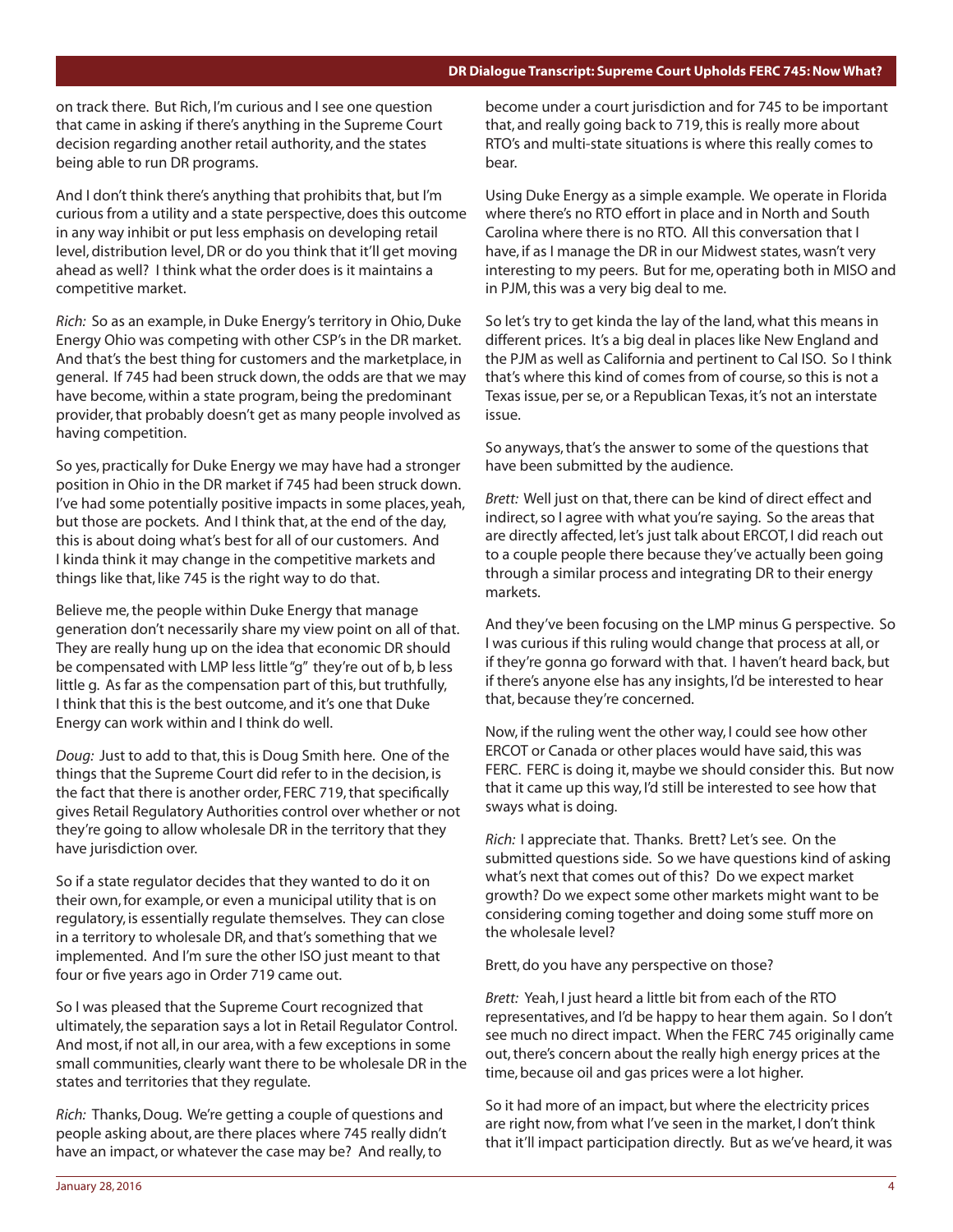#### **DR Dialogue Transcript: Supreme Court Upholds FERC 745: Now What?**

more of a barrier. And a lot of things had to be put on hold and delayed at the ISO level.

So they are still focused on adding some more. They do have a lot of plans that were kinda contingent on getting some kind of response here. So I think there will be some new opportunities. I don't know about new markets necessarily. But just continuing to evolve the market rules as they are.

*Jill:* Yeah, this is Jill from the California ISO. And I have would agree, it's really an evolving of what we have. But as I mentioned before, we had moved toward, had move forward with policy initiatives even in the absence of a decision to really, again, enable the DR participation within our markets.

So there might be some slight modifications now that we have certainty on this. There may be some things that we're cleaning up from our original compliance with 745 that we might be going back with. Based on really, some of the participation that we've seen since we implemented it back in 2010, but just overall it didn't change too much In some of the market design and market initiatives that were currently under way and what we foresee in the near future.

We had always incorporated DR as part of those initiatives and then part of that market design and we don't really see too much changing, other than we have some certainty.

*Pete:* Yeah, hey this is Pete.

*Rich:* Thanks.

*Pete:* This is just Pete at PJM. Similar to Jill, the big thing is, for the things that normally are market rules, will evolve, we will identify things they can enhance, and new issues will be identified.

Some of the DR specific stuff was somewhat a little bit in a holding pattern. Now that this has been resolved, I think we're probably… we'll now start to identify some things that may have been kinda put on the back burner. To try to focus on and, to figure out what do we wanna do moving forward.

So with DR, since it's continuously growing and evolving, that means we will now look to as with our stakeholders, what those opportunities are and what kind of changes may come and may be beneficial in the future.

*Rich:* Thanks, Pete. Let's see, I had something. Let's, and I lost it.

Go ahead, Brett.

*Brett:* Yeah, there are some questions about what this means for other types of behind the meter resources because it didn't necessarily just impact DR. It could be energy efficiency or storage or distributed generation. So I think a lot of those other types of resources that are growing and taking more prominence especially in places like California.

They were definitely waiting to see the outcome here,

because for those new types of resources, it did have a bigger impact than on the existing DR portfolio. So I would say that, and you've seen some of the recent results of the auction mechanisms in California, and getting more, as Jill talked about, integrated into the ISO Market and we see things going on in New York with the REV, so I think it does open up opportunities for more of these newer technologies and integrating a lot of these different types of systems behind the meter.

*Jill:* Yeah. And this is Jill, again. As I mentioned, we did have a couple of initiatives this year. I mean, we were moving forward, and we were looking at these behind the meter resources.

And we had a couple of initiatives. One was called our distributed energy resource provider, it was kind of under a title expanding, metering and telemetry options that distribute energy resource provider. We've also been looking at a lot around energy storage. And we have an initiative called Energy Storage and Distributed Energy Resource, ESDER as we affectionately called it, and really this kind of was just something more, we were moving forward.

You know we're looking at this. We're looking at DR. We're looking at DER all in the same light, and trying to put in the frameworks and capabilities for aggregation of distributed energy resources that we currently have rules and framework around for demand response. We are trying to also incorporate that for distributed energy resources.

But, there was always kind of this uncertainty with our stakeholders. It was more of our stakeholders would bring up the fact that this still was an issue. This was hanging out there. But we recognized it within our initiatives, but it didn't really keep us from moving those forward.

I think that's all I wanted to say, yeah.

*Rich:* Yep, thanks, Jill, I appreciate that. We're getting close on time in a moment here. So Doug, is there anything else you wanted to share or thoughts? Jill covered some ground that we had a couple questions submitted on relative to the how distributed energy resources as we go forward in more of a stay the course order from the Supreme Court, how we look forward into kinda the new things that technology is enabling.

*Doug:* No, not really. We're really excited about moving forward with the plans that we've actually made, to fully integrate. I think that if we can pull this off, it'll be really interesting, we're sort of a small enough market that I think the other markets may look at what we're doing in terms of fully integrating and hopefully it'll move the ball forward for all of us and we'll let it run.

And we, I'm sure like the others are saying, we're going to keep making improvements as we go along to try to provide more and more opportunities for flexible load.

*Rich:* Thanks. Pete, one last opportunity. Is there anything else you wanna share with the group?